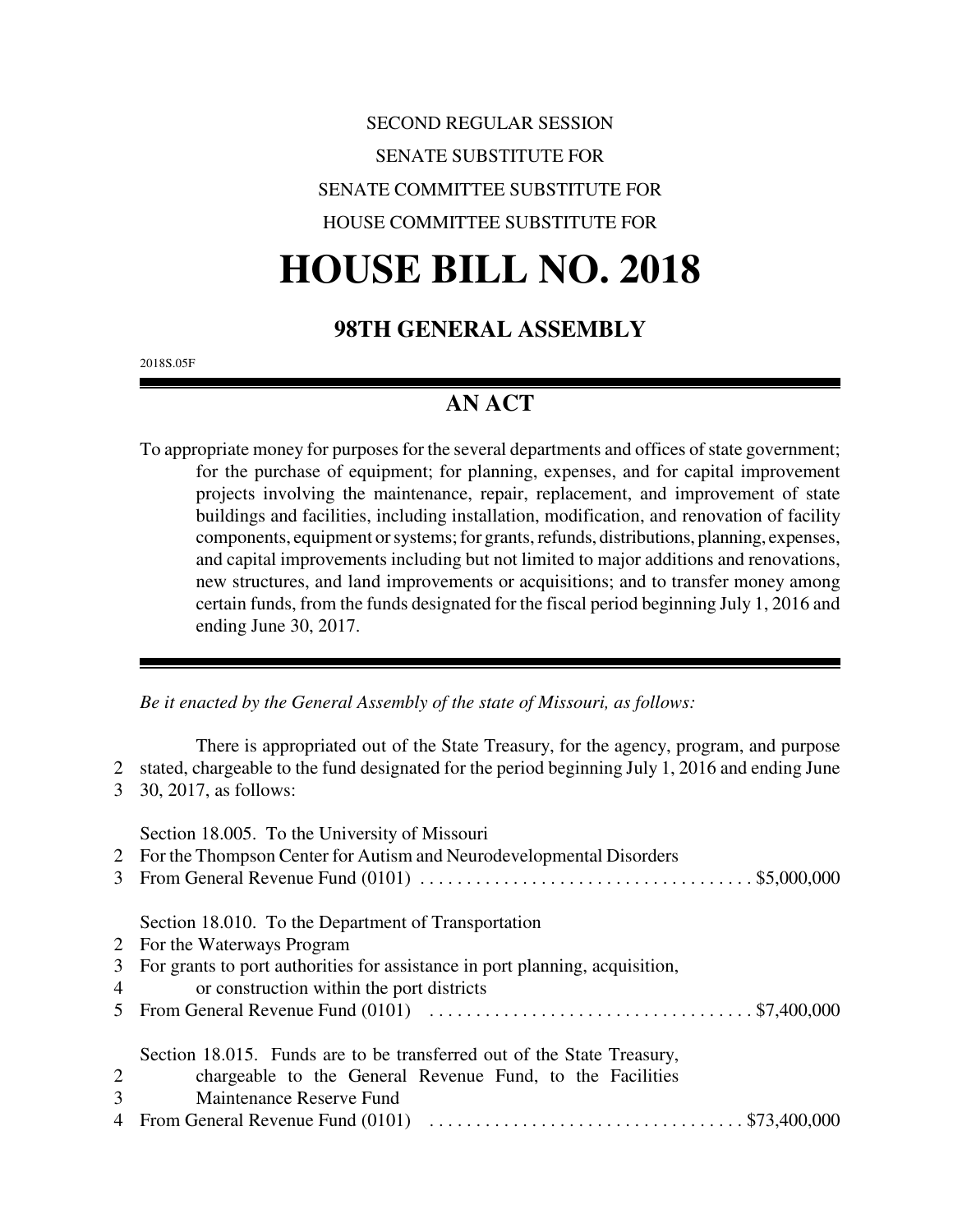| $\overline{2}$<br>3<br>$\overline{4}$ | Section 18.020. To the Office of Administration<br>For the Division of Facilities Management, Design and Construction<br>For emergency and unprogrammed requirements at state facilities                                                                                                                                          |
|---------------------------------------|-----------------------------------------------------------------------------------------------------------------------------------------------------------------------------------------------------------------------------------------------------------------------------------------------------------------------------------|
| 2<br>3<br>$\overline{4}$              | Section 18.021. To the Office of Administration<br>For the Division of Facilities Management, Design and Construction<br>For statewide plumbing improvements at state facilities<br>From Facilities Maintenance Reserve Fund (0124) \$1,475,000                                                                                   |
| 2<br>3<br>$\overline{4}$              | Section 18.022. To the Office of Administration<br>For the Division of Facilities Management, Design and Construction<br>For statewide electrical improvements at state facilities<br>From Facilities Maintenance Reserve Fund (0124) \$1,475,000                                                                                 |
| 2<br>3<br>$\overline{4}$<br>5         | Section 18.023. To the Office of Administration<br>For the Division of Facilities Management, Design and Construction<br>For statewide heating, ventilation, and air conditioning improvements at<br>state facilities                                                                                                             |
| 2<br>3<br>$\overline{4}$              | Section 18.024. To the Office of Administration<br>For the Division of Facilities Management, Design and Construction<br>For statewide life safety improvements at state facilities<br>From Facilities Maintenance Reserve Fund (0124) \$1,180,000                                                                                |
| 2<br>3<br>4<br>5                      | Section 18.025. To the Office of Administration<br>For the Division of Facilities Management, Design and Construction<br>For statewide assessment, abatement, removal, remediation, and<br>management of hazardous materials and pollutants at state<br>facilities<br>6 From Facilities Maintenance Reserve Fund (0124) \$590,000 |
| 2<br>3<br>4                           | Section 18.026. To the Office of Administration<br>For the Division of Facilities Management, Design and Construction<br>For the statewide roofing management system at state facilities<br>From Facilities Maintenance Reserve Fund (0124) \$4,425,000                                                                           |
| 2<br>3<br>$\overline{4}$              | Section 18.027. To the Office of Administration<br>For the Division of Facilities Management, Design and Construction<br>For security improvements at state facilities<br>From Facilities Maintenance Reserve Fund (0124) \$1,180,000                                                                                             |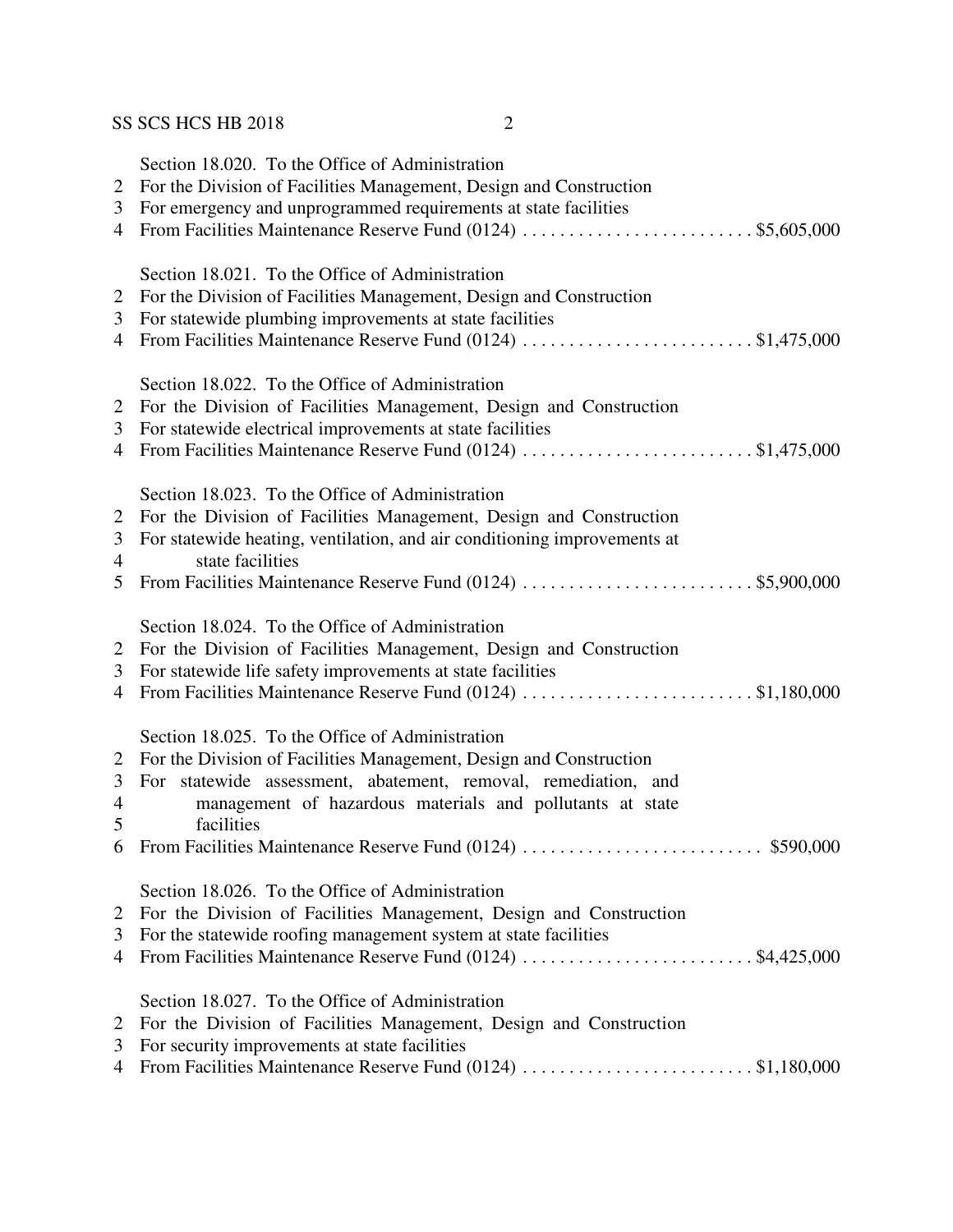|    | Section 18.029. To the Office of Administration                          |
|----|--------------------------------------------------------------------------|
| 2  | For the Missouri House of Representatives                                |
| 3  | For the purpose of renovating committee hearing room space               |
| 4  |                                                                          |
|    |                                                                          |
|    | Section 18.030. To the Office of Administration                          |
| 2  | For the Division of Facilities Management, Design and Construction       |
| 3  | For maintenance, repairs, replacements, appraisals and surveys, and      |
| 4  | improvements at state facilities                                         |
| 5  | From Facilities Maintenance Reserve Fund (0124) \$7,139,000              |
| 6  | From Veterans Commission Capital Improvement Trust Fund (0304)  500,000  |
| 7  |                                                                          |
|    |                                                                          |
|    | Section 18.035. To the Office of Administration                          |
| 2  | For the Division of Facilities Management, Design and Construction       |
| 3  | For projects that are identified as having an energy savings payback and |
| 4  | renewable energy opportunities at all state-owned facilities from        |
| 5  | grants and contributions, but not loans                                  |
| 6  |                                                                          |
|    |                                                                          |
|    | Section 18.040. To the Department of Natural Resources                   |
| 2  | For the Division of State Parks                                          |
| 3  | For state park and historic site capital improvement expenditures,       |
| 4  | including design, construction, renovation, maintenance, repairs,        |
| 5  | replacements, improvements, adjacent land purchases provided the         |
| 6  | purchase does not add more than 20 acres to any existing park site,      |
| 7  | installation and replacement of interpretive exhibits, water and         |
| 8  | wastewater improvements, maintenance and repair to existing              |
| 9  | roadways, parking areas, and trails, restoration, and marketing of       |
| 10 | endangered historic properties, and expenditure of recoupment's,         |
| 11 | donations, and grants                                                    |
| 12 | From Department of Natural Resources Federal Fund (0140)<br>\$1,000,000  |
| 13 |                                                                          |
| 14 |                                                                          |
| 15 |                                                                          |
| 16 |                                                                          |
|    |                                                                          |
|    | Section 18.045. To the Department of Conservation                        |
| 2  | For stream access acquisition and development; lake site acquisition and |
| 3  | development; financial assistance to other public agencies or in         |
| 4  | partnership with other public agencies; land acquisition for upland      |
| 5  | wildlife, state forests, wetlands, and natural areas and additions to    |
| 6  | existing areas; for major improvements and repairs (including            |

materials, supplies, and labor) to buildings, roads, hatcheries, and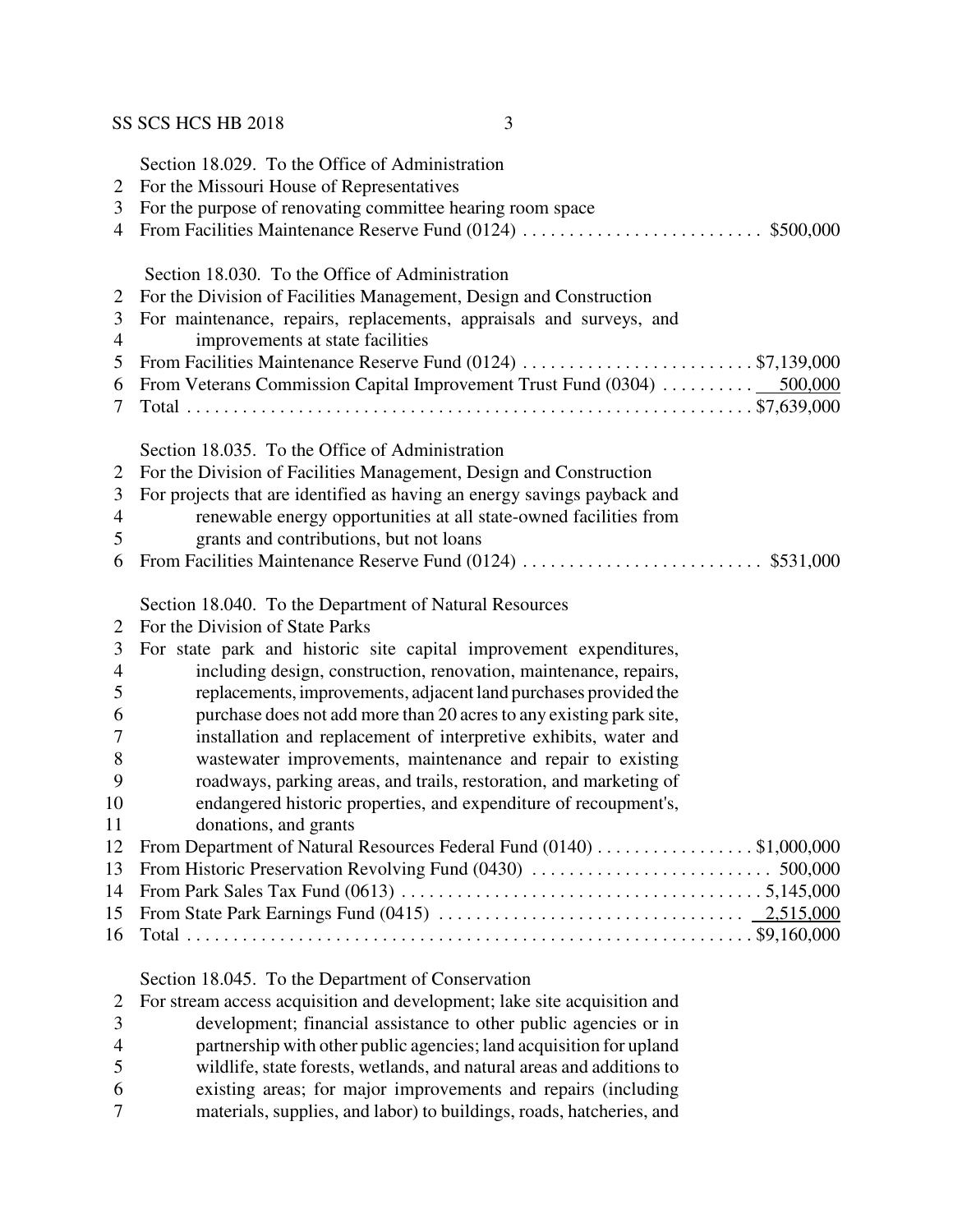| 8<br>9<br>10   | other departmental structures; and for soil conservation activities<br>and erosion control on department land<br>From Conservation Commission Fund (0609) \$29,328,000 |
|----------------|------------------------------------------------------------------------------------------------------------------------------------------------------------------------|
|                |                                                                                                                                                                        |
|                | Section 18.050. To the Office of Administration                                                                                                                        |
| 2              | For the Department of Public Safety                                                                                                                                    |
| 3              | For repairs, replacements, and improvements at Missouri State Highway                                                                                                  |
| 4              | Patrol facilities statewide                                                                                                                                            |
| 5              | From State Highways and Transportation Department Fund (0644)  \$627,639                                                                                               |
|                | Section 18.055. To the Office of Administration                                                                                                                        |
| 2              | For the Department of Public Safety                                                                                                                                    |
| 3              | For repairs, replacements, and improvements at state veterans' homes and                                                                                               |
| $\overline{4}$ | state veterans' cemeteries                                                                                                                                             |
| 5              | From Veterans Commission Capital Improvement Trust Fund (0304) \$6,333,412                                                                                             |
|                | Section 18.060. To the Office of Administration                                                                                                                        |
| 2              | For the Department of Public Safety                                                                                                                                    |
| 3              | For the planning, development, design, and site selection of a new state                                                                                               |
| 4              | veterans' home                                                                                                                                                         |
| 5              |                                                                                                                                                                        |
|                | Section 18.065. To the Office of Administration                                                                                                                        |
| 2              | For the Adjutant General - Missouri National Guard                                                                                                                     |
| 3              | For statewide maintenance and repair at National Guard facilities                                                                                                      |
| 4              | From Adjutant General Federal Fund (0190) \$20,000,000                                                                                                                 |
|                | Section 18.070. To the Office of Administration                                                                                                                        |
| 2              | For the Department of Social Services                                                                                                                                  |
| 3              | For building replacement at the Delmina Woods Youth Center                                                                                                             |
| 4              | From Department of Social Services Educational Improvement Fund (0620)  \$400,000                                                                                      |
|                |                                                                                                                                                                        |
| 2              | Section 18.075. To Missouri Southern State University<br>For planning, design, renovation, and construction of Reynolds Hall on                                        |
| 3              | the Missouri Southern State University campus                                                                                                                          |
| 4              |                                                                                                                                                                        |
| 5              |                                                                                                                                                                        |
| 6              |                                                                                                                                                                        |
|                | Section 18.080. To the Department of Natural Resources                                                                                                                 |
| 2              | For surface water improvements and construction of a water reservoir in                                                                                                |
| 3              | a county of the third classification with a township form of                                                                                                           |
| 4              | government and with more than nine thousand but fewer than ten                                                                                                         |
| 5              | thousand inhabitants and with a city of the fourth classification                                                                                                      |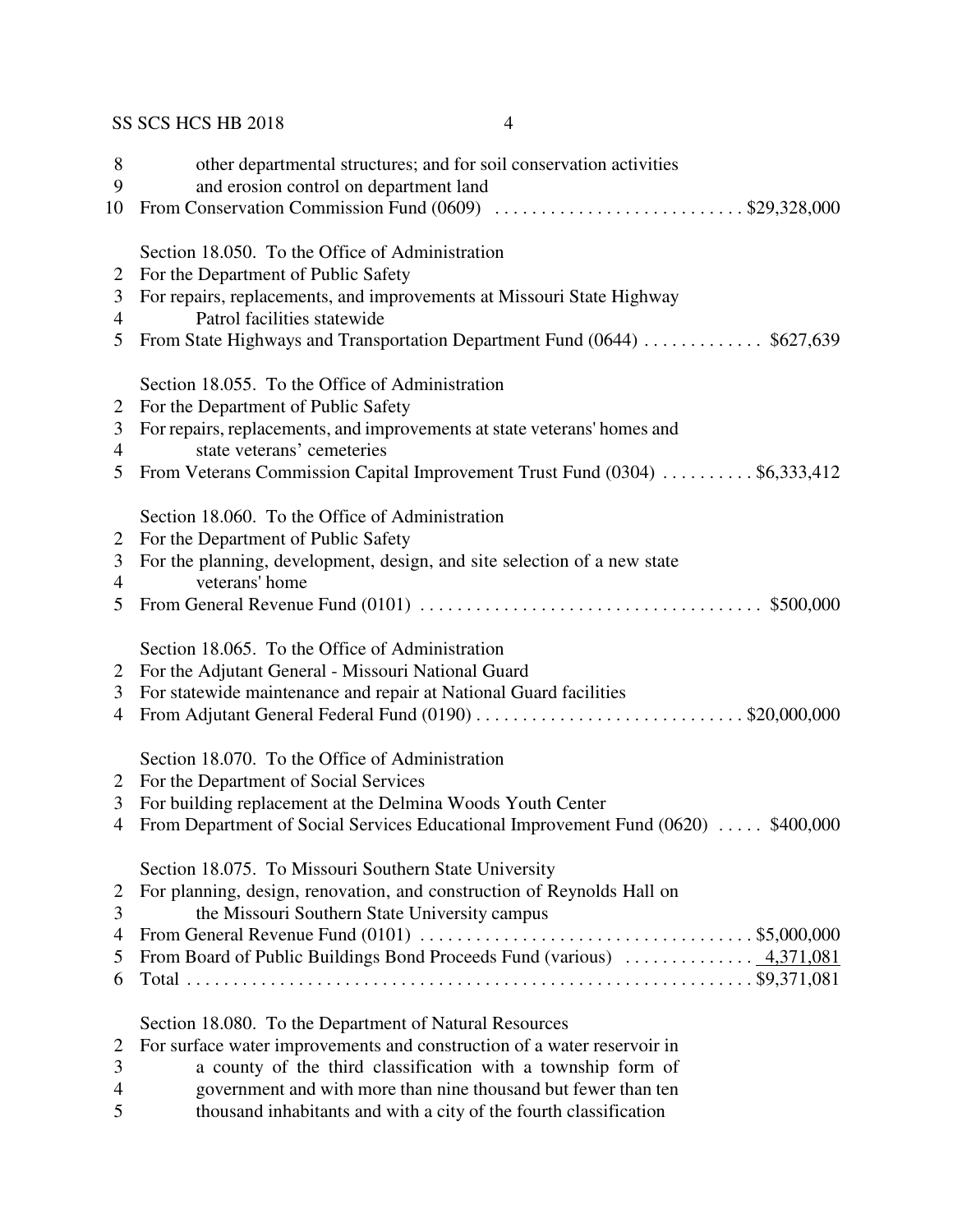| 6<br>7<br>8                                             | with more than three hundred but fewer than four hundred<br>inhabitants as the county seat                                                                                                                                                                                                                                                                                                                                                                                                                                                           |
|---------------------------------------------------------|------------------------------------------------------------------------------------------------------------------------------------------------------------------------------------------------------------------------------------------------------------------------------------------------------------------------------------------------------------------------------------------------------------------------------------------------------------------------------------------------------------------------------------------------------|
| 2<br>3<br>4<br>5<br>6<br>7                              | Section 18.085. To the Department of Natural Resources<br>For surface water improvements and construction of a water reservoir in<br>a county of the third classification with more than six thousand but<br>fewer than seven thousand inhabitants with a city of the fourth<br>classification with more than one thousand nine hundred but fewer<br>than two thousand one hundred inhabitants as the county seat                                                                                                                                    |
| $\overline{2}$<br>3<br>4<br>5<br>6<br>7<br>8<br>9<br>10 | Section 18.100. To the Office of Administration<br>For purpose of funding a mobile flood wall in a city of the fourth<br>classification with more than four hundred but fewer than four<br>hundred fifty inhabitants and located in any county of the third<br>classification without a township form of government and with<br>more than eighteen thousand but fewer than twenty thousand<br>inhabitants and with a city of the fourth classification with more<br>than five thousand but fewer than six thousand inhabitants as the<br>county seat |
| 2<br>3<br>$\overline{4}$                                | Section 18.105. To Harris-Stowe State University<br>For planning, design, renovation, and construction of laboratory space on<br>the Harris-Stowe State University Campus                                                                                                                                                                                                                                                                                                                                                                            |
| 2<br>3<br>4<br>5                                        | Section 18.110. To Lincoln University<br>For an analysis and evaluation study to determine the best use of the old<br>St. Mary's Hospital in Jefferson City, Missouri for future<br>University programs                                                                                                                                                                                                                                                                                                                                              |
| 2<br>3<br>4                                             | Section 18.115. To Northwest Missouri State University<br>For exterior renovation and construction of the administration building on<br>the Northwest Missouri State University Campus                                                                                                                                                                                                                                                                                                                                                               |
| 2<br>3<br>4<br>5<br>6                                   | Section 18.120. To Missouri State University<br>For planning, design, and construction of Glass Hall on the Missouri<br>State University campus, local matching funds must be provided<br>on a 50/50 state/local match rate in order to be eligible for state<br>funds pursuant to Section 173.480, RSMo                                                                                                                                                                                                                                             |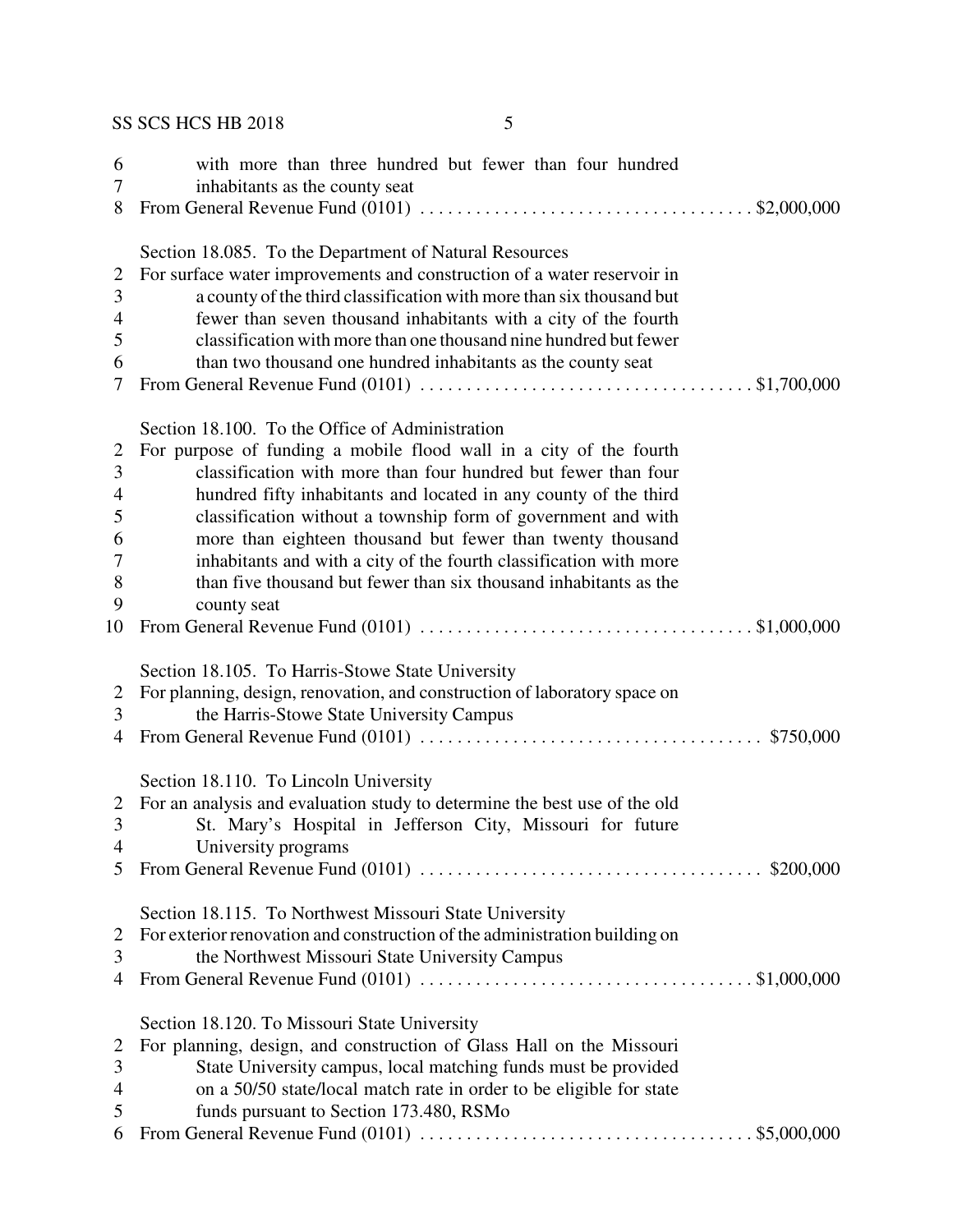| $\mathbf{2}$<br>$\mathfrak{Z}$<br>4<br>5        | Section 18.125. To the Coordinating Board for Higher Education<br>For planning, design, and construction of a Student Success Center on the<br>Metropolitan Community College campus, local matching funds<br>must be provided on a 50/50 state/local match rate in order to be<br>eligible for state funds pursuant to Section 173.480, RSMo |
|-------------------------------------------------|-----------------------------------------------------------------------------------------------------------------------------------------------------------------------------------------------------------------------------------------------------------------------------------------------------------------------------------------------|
| 6                                               |                                                                                                                                                                                                                                                                                                                                               |
| $\overline{2}$<br>3<br>4                        | Section 18.130. To State Technical College of Missouri<br>For planning, design, and construction of a Health Technology Building<br>on the State Technical College of Missouri campus                                                                                                                                                         |
| $\overline{2}$<br>$\mathfrak{Z}$<br>4<br>5      | Section 18.135. To the Office of Administration<br>For a workforce development training center located in a county of the<br>second classification with more than fifty thousand but fewer than<br>fifty-eight thousand inhabitants                                                                                                           |
| $\overline{2}$<br>$\mathfrak{Z}$<br>4<br>5<br>6 | Section 18.140. To the Coordinating Board for Higher Education<br>For planning, design, and construction of the Republic Campus of the<br>Ozarks Technical Community College, local matching funds<br>must be provided on a 50/50 state/local match rate in order to be<br>eligible for state funds pursuant to Section 173.480, RSMo         |
| $\overline{2}$<br>$\mathfrak{Z}$<br>4<br>5<br>6 | Section 18.145. To Missouri State University<br>For planning, design, renovation, and accessibility improvements of<br>the Greenwood Laboratory School, local matching funds must<br>be provided on a 50/50 state/local match rate in order to be eligible<br>for state funds pursuant to Section 173.480, RSMo                               |
| $\overline{2}$<br>3<br>4                        | Section 18.150. To Southeast Missouri State University<br>For planning, design, and renovation of Grauel Hall for the Speech and<br><b>Hearing Clinic</b>                                                                                                                                                                                     |
| $\overline{2}$<br>3<br>4<br>5                   | Section 18.155. To the University of Missouri<br>For the purpose of funding a satellite program at Missouri Southern<br>State University in collaboration with the University of Missouri-<br>Kansas City School of Dentistry                                                                                                                 |